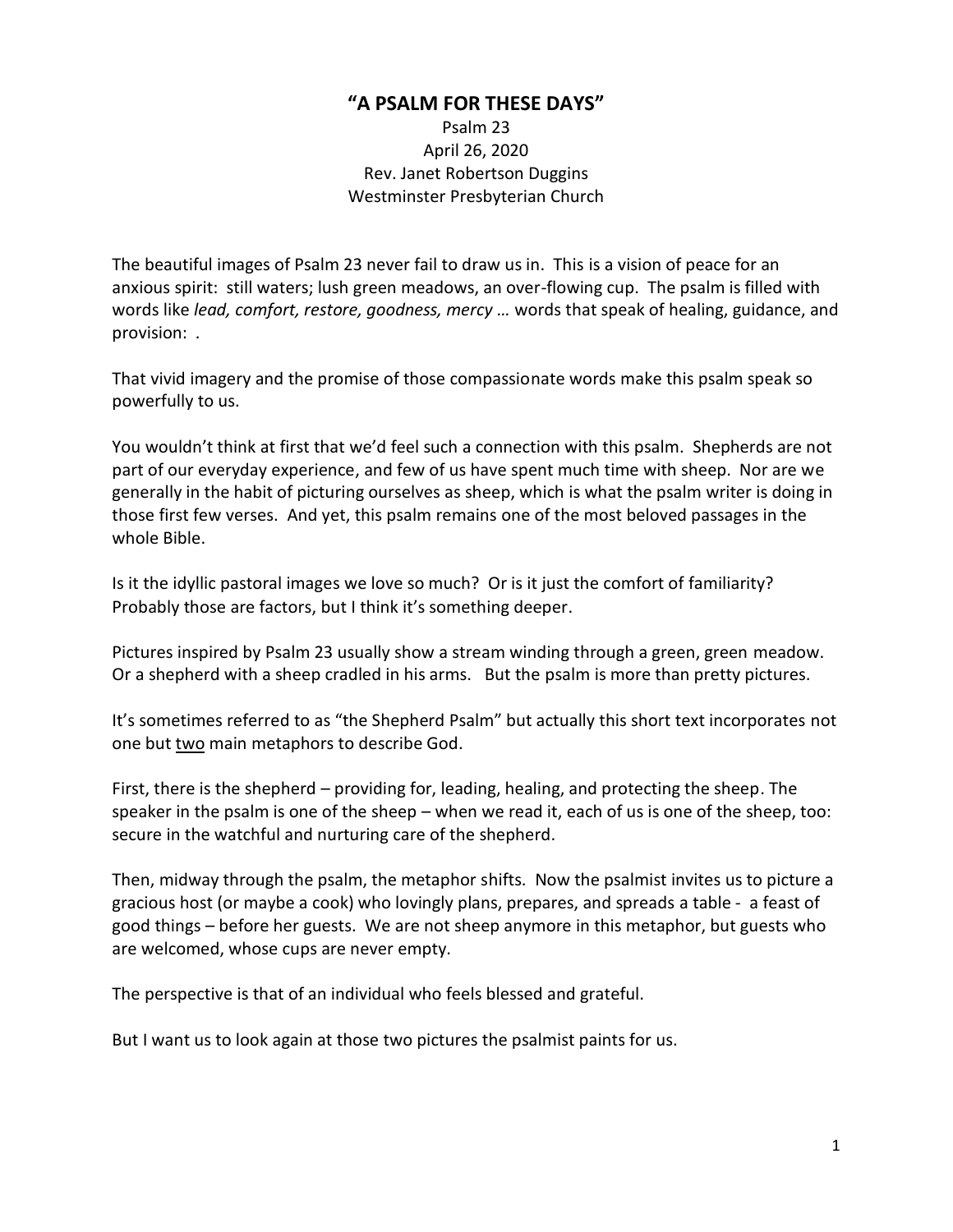While our focus is usually – naturally - on the sense of comfort and nurture those pictures convey, I want us to notice that into each of those two metaphors, the psalmist has incorporated a bit of darkness, an awareness of danger.

A sheep may find himself or herself walking through "the valley of the shadow of death."

A guest at the abundant table is not without enemies, or perceived enemies, or things to be feared.

Now, if you or I were tasked with writing a comforting poem involving a shepherd and a banquet, we would put in things like pleasant, green, flowery fields and a softly rippling stream, a pretty table with bowls of beautiful fruit and other good things to eat. But we might be inclined to leave out unpleasant things like enemies, danger, fear, death, evil, and dark times.

But the genius of the psalmist is that he *does* included those rough edges amidst the beauty and comfort. You *could* edit those bits out, but you couldn't do so without muting the power of those two metaphors.

The valley of the shadow of death and the enemies nearby are what make us know that this psalm is really for us and not for some other hypothetical people living safe, beautiful, perfect lives. The shadow of death and the fear of danger are what make the guidance, the comfort, the provision, the protection the psalmist describes not only meaningful, but necessary.

People who don't live with sorrow don't need comfort. People who have nothing to fear don't need protection. People who are not lost or uncertain don't need guidance. People who have no needs don't require assurance that there will be enough.

We are not those people.

We have plenty to grieve and fear,

We have a future we can't quite see yet and aren't sure how to plan for.

We have needs we know we can't meet on our own.

So the promises of this psalm are for us.

I want us to notice that the psalmist does not suggest that the valleys can be avoided entirely, or that the enemies can simply be vanquished or disappeared.

The psalm's affirmation is simply that God is present when we come to these times. Lending us courage when we are walking shadowy paths of grief. Sustaining us with all we need even when we have to face people and situations that seem like threats.

"You are with me," the psalmist says to God. Preacher Samuel Wells says that here we find "…the most important word in the whole Bible. *With.*" He writes, "That's the word that sums up the Old and New Testaments. God created us out of a desire to be *with*. God called Israel out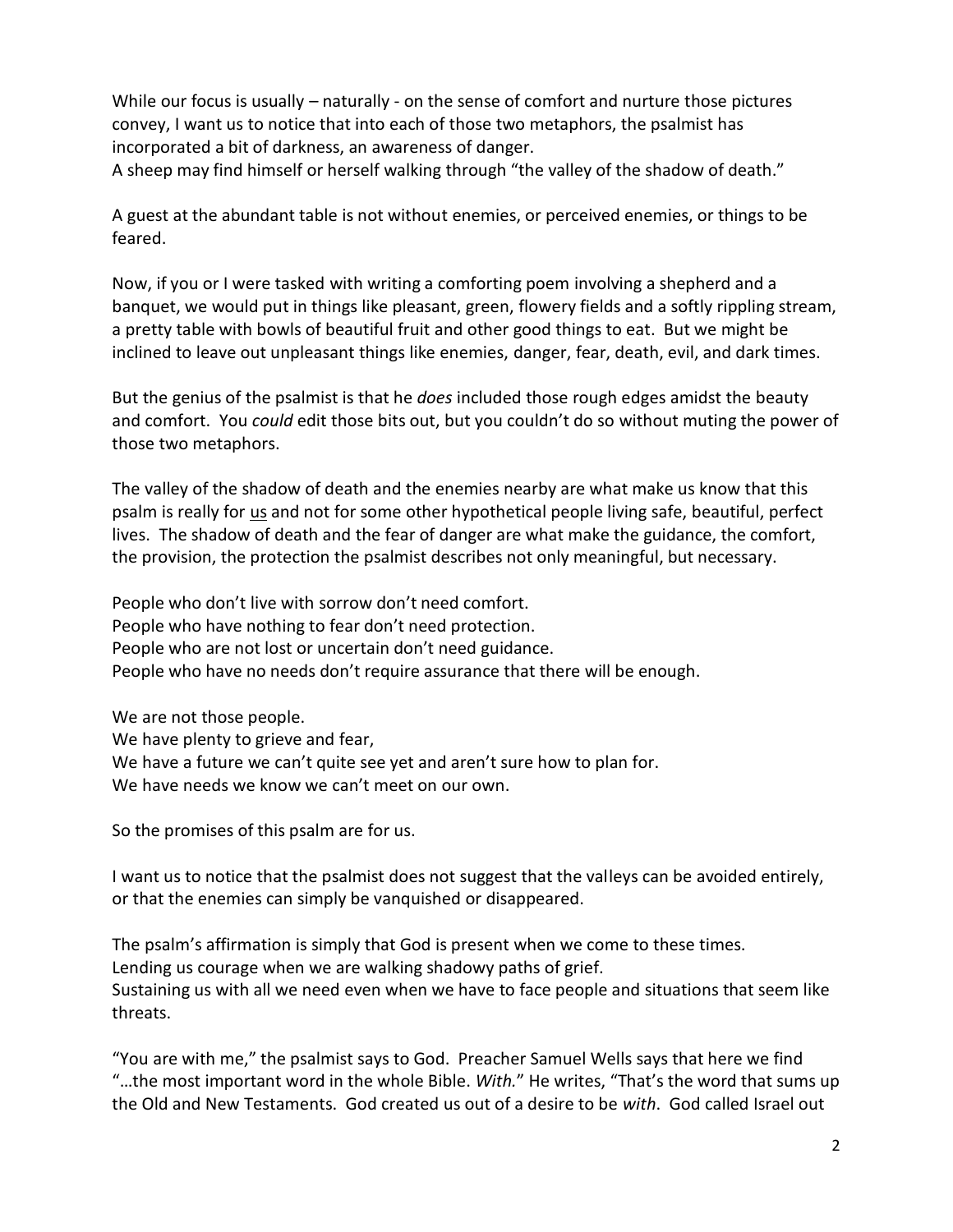of a desire to be *with.* God came among us in Jesus out of a desire to be *with.* God comes in our midst in the power of the Holy Spirit out of a desire to be *with.* God saves us out of a desire to be *with* us forever.... It's at the center of this psalm, ... it's at the center of our faith."

I'm not sure whether the psalm is suggesting that the awareness of God's generous love and leading in our lives helps us to discern God's presence in times of grief, or trouble, or threat. Or if it's the way God meets us in the difficult times that makes us more attuned to and grateful for the gifts of grace that restore our souls and sustain our lives every day. Maybe it doesn't matter.

At the heart of this psalm is a relationship of trust that sustains us in plenty and want, joy and sorrow, sickness and health.

Notice something else:

This psalm is not a lecture or essay or a quote for an inspirational plaque. It's a prayer. It's meant to be spoken by us, to God.

Many of us can say the words of this psalm by heart. What I would like to encourage us to do is *pray* it from our hearts as well.

I don't subscribe to sentimental or magical ideas about prayer (You know the kind of thing I mean: "if you pray this prayer in a certain way for so many days it will change your life"). I don't think prayer works like that. Prayer is a conversation within a relationship, and you can't reduce a relationship to a formula for getting something you want. I don't believe prayer, even the most heartfelt prayer, always "changes things," as some people will suggest. But I do believe prayer changes *us*. And a prayer as wise and rich and deep as the 23rd Psalm has a lot to teach our anxious souls.

We might not understand every word or phrase at first. We might not notice all the nuances of each image. We might not see exactly what it has to do with our lives. We might not even *feel* the things the psalm expresses. But praying it attentively, and continuing to pray it, living with it (or within it), letting its words have their way in us, just might help us to find, or find again, our dwelling place in God.

When we understand that this psalm is from the perspective of need, fear, sorrow, lostness… we understand that it is *our* prayer, for times like these.

When we realize that in spite of need, fear, sorrow, and lostness, we are blessed in ways we could not have arranged for ourselves…

we can perhaps be ready to pray this prayer from our hearts,

to begin to exercise the trust it holds,

to choose the gratitude it expresses,

to rest in its solace,

to take hold of its courage.